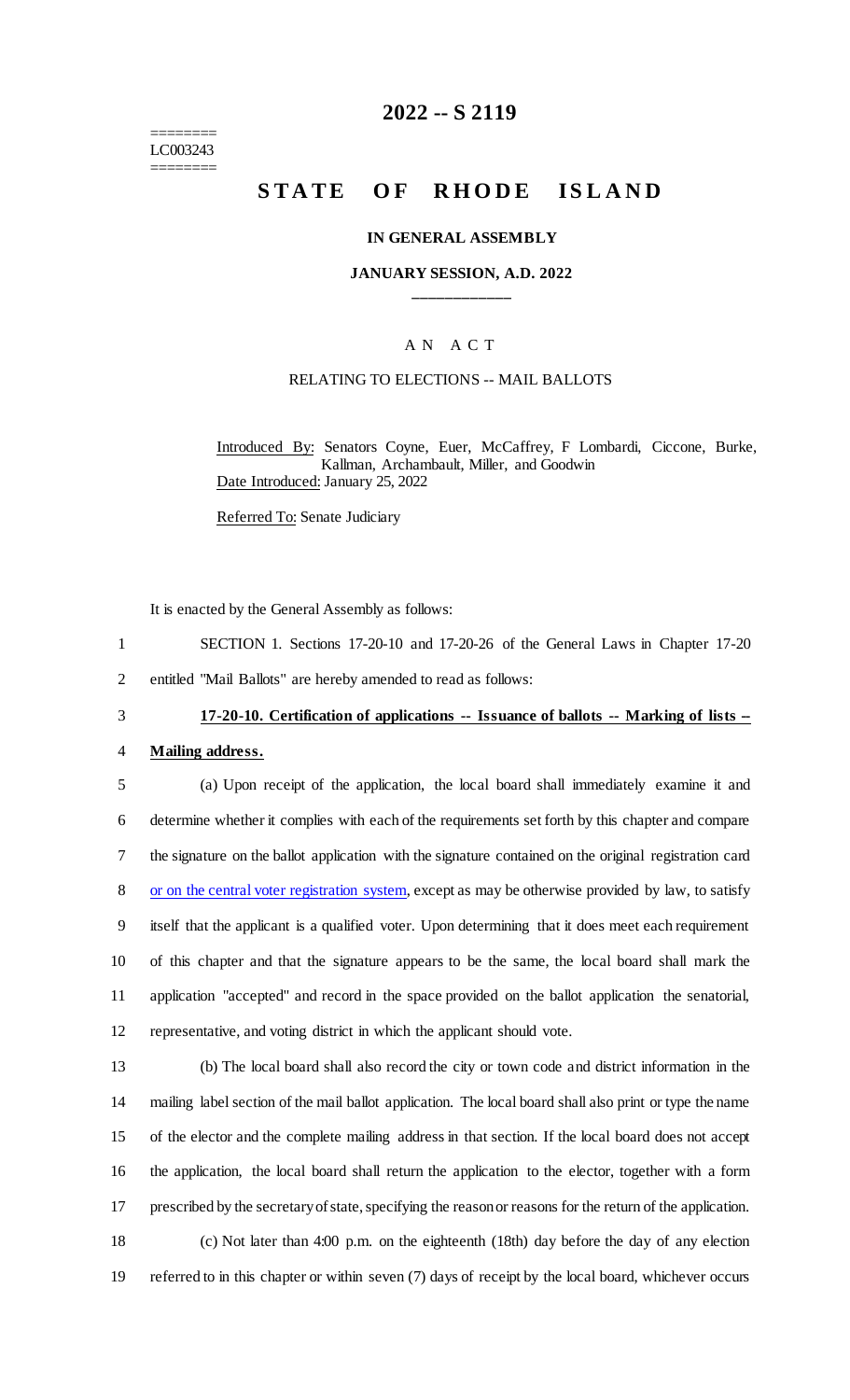1 first, the local board shall certify the applications to the secretary of state through the CVRS system central voter registration system as this procedure is prescribed by the secretary of state. Upon the certification of a mail ballot application to the secretary of state, the local board shall enter on the voting list the fact that a mail ballot application for the voter has been certified and shall cause the delivery of the certified mail ballot applications together with the signed certified listing thereof in sealed packages to the state board of elections.

 (d)(1) Upon the ballots becoming available, the secretary of state shall immediately issue and mail, by first-class mail, postage prepaid, a mail ballot to each eligible voter who has been certified. With respect to voters who have applied for these mail ballots under the provisions of § 17-20-2(1), the secretary of state shall include with the mail ballots a stamped, return envelope addressed to the board of elections.

 (2) The secretary of state shall include on the mail ballot envelope a numerical or alphabetical code designating the city or town where the voter resides. The secretary of state shall immediately thereafter indicate on the voter's record that the secretary of state has sent mail ballots; provided that this mark shall serve solely to indicate that a mail ballot has been issued and shall not be construed as voting in the election.

 (e) Prior to each election, the secretary of state shall also furnish to the chairperson of the state committee of each political party a list of the names and residence addresses of all persons to whom mail ballots have been issued. The secretary of state shall also furnish to a candidate for political office, upon request, a list of the names and residence addresses of all persons to whom mail ballots have been issued within his or her district.

 (f) If a ballot is returned to the secretary of state by the postal service as undeliverable, the secretary of state shall consult with the appropriate local board to determine the accuracy of the mailing address, and the secretary of state shall be required to remail the ballot to the voter using the corrected address provided by the local board. If the local board is unable to provide a different address than that to which the ballot was originally mailed, the ballot shall be reissued by the secretary of state to the board of canvassers in the city or town where the voter resides utilizing the numerical or alphabetical code established in subsection (d) of this section. The board shall then attempt to notify the voter at his or her place of residence that the ballot has been returned as undeliverable. The ballot must be voted and witnessed in accordance with the provisions of this chapter.

 (g) The acceptance of a mail ballot application by the board of canvassers and the issuance of a mail ballot by the secretary of state shall not create any presumption as to the accuracy of the information provided by the applicant or as to the applicant's compliance with the provisions of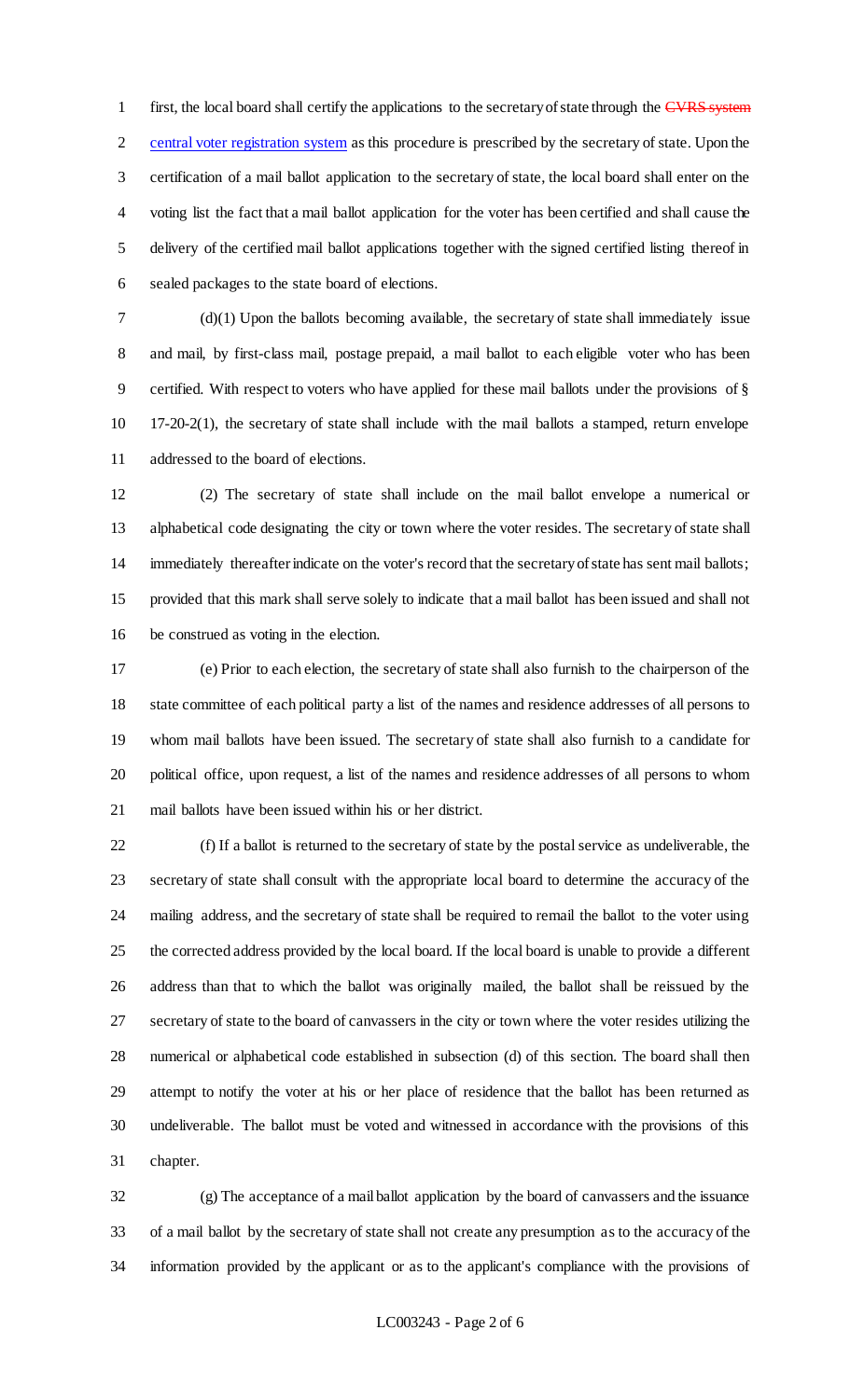this chapter. Any inaccuracy in the provided information or irregularity in the application may be raised as a challenge to the ballot before the board of elections at the time of certification. If the challenge raised at that time is meritorious, the ballot shall be voided.

 (h) Within two (2) business days of receipt by the local board, the board shall certify emergency mail ballot applications and shall cause the delivery of the emergency mail ballot applications, and certification sheet in sealed packages to the state board of elections.

### **17-20-26. Opening and counting of ballots.**

 (a)(1) Beginning prior to and continuing on election day the state board, upon receipt of mail ballots, shall keep the ballots in a safe and secure place that shall be separate and apart from 10 the general public area and shall:

 (i) Open the outer envelope and attach the matching ballot application to the inner 12 eertifying envelope;

 (ii) Beginning fourteen (14), beginning twenty (20) days prior to and continuing on election day, proceed to certify the mail ballots.

 (2) Notice of these sessions shall be given to the public on the state board of elections' 16 website<sub>s</sub> and the secretary of state's website, and announcements in newspapers of general 17 eineulation published posted at least twenty-four (24) hours before the commencing of any session. All candidates for state and federal office, as well as all state party chairpersons, shall be given 19 notice by telephone, email or otherwise of the day on which ballots affecting that candidate's district will be certified; provided, that failure to effect the notice shall in no way invalidate the ballots.

 (b) This processing shall be done within a railed space in the room in which it takes place, and the board shall admit within the railed space, in accordance with those rules that the board shall adopt, to witness the processing and certification of the ballots, the interested voter or the voter's representative, the candidates, or at least one representative of each candidate for whom votes are at the time being processed, and an equal number of representatives of each political party. These representatives shall be authorized in writing by the voter, the candidate, or the chairperson of the state committee of the political party, respectively, as the case may be. The board shall also, in accordance with these rules, admit representatives of the press and newscasting agencies and any other persons that it deems proper.

(c) At these sessions, and before certifying any ballot, the state board shall:

31 (1) Determine the city or town in which the voter cast his or her ballot and classify 32 accordingly; and

 (2) Compare the name, residence, and signature of the voter with the name, residence, and 34 signature on the central voter registration system ballot application for mail ballots and satisfy itself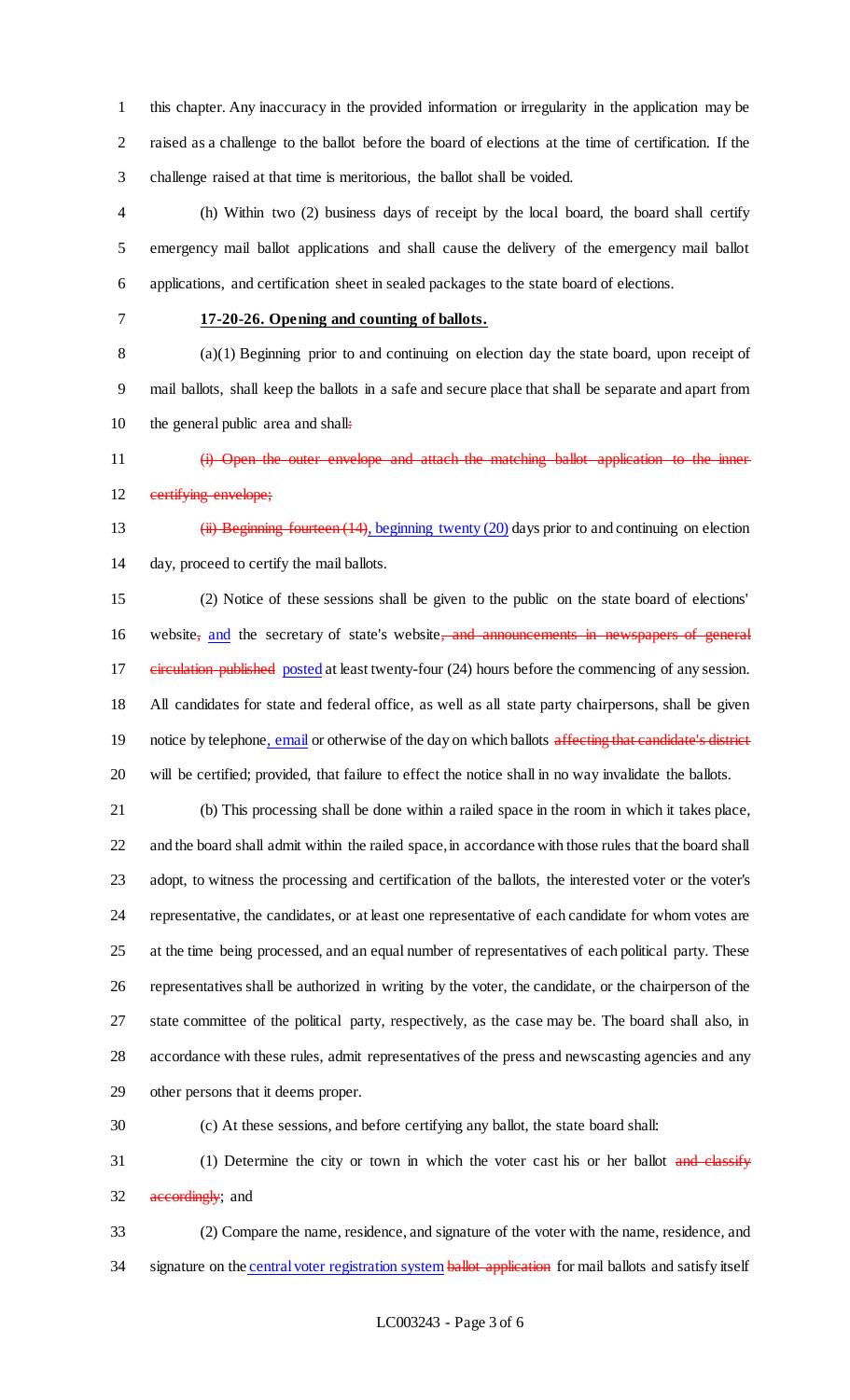that both signatures are identical. The board shall designate two (2) persons, to review and compare 2 each voter's signature with the voter's signature found in the central voter registration system. If both designees agree that the signatures match, the mail ballot shall proceed to be processed, certified and tabulated. In the event that one or both designees find a discrepancy with the voter's signature, the certification envelope shall then be reviewed by a pair of supervising board staff members. If the pair of supervising board staff members find that the signatures match, then the mail ballot shall proceed to be processed, certified and tabulated. In the event that one or both supervising board staff members find a discrepancy in the voter's signature, the supervising board staff shall compare the signature on the certification envelope to the voter's ballot application. If the pair of supervising board staff members find that those signatures match, then the mail ballot 11 shall proceed to be processed, certified and tabulated. In the event that one or both supervising board staff members find a discrepancy in the voter's signature, the supervising board staff shall compare the signature on the certification envelope to the voter's ballot application. If the pair of supervising board staff members find that the signatures match, then the mail ballot shall proceed to be processed, certified and tabulated. In the event that one or both supervising board staff members find a discrepancy in the voter's signature, the certification envelope shall be segregated, and the board will notify the voter of the discrepancy, in accordance with regulations and procedures promulgated by the board. Any segregated certification envelope that has not been 19 cured or fully addressed by the voter, in accordance with the board's promulgated regulations and procedures, shall be reviewed by the board to make a final determination on the signature set forth on the certification envelope. (d) [Deleted by P.L. 2015, ch. 259, § 1.] (e) The board shall establish guidelines setting forth the grounds for challenging the certification of mail ballots. These guidelines shall recognize that if a ballot can be reasonably 25 identified to be that of the voter it purports to be, and if it can reasonably be determined that the 26 voter was eligible to vote by mail ballot and if the requirements of § 17-20-2.1 were complied with,

27 it should not be subject to frivolous or technical challenge. The burden of proof in challenging a 28 mail ballot as not obtained and/or cast in conformance with this chapter is on the person challenging 29 the ballot. Once the irregularity is shown, the burden of proof shall shift to the person defending 30 the ballot to demonstrate that it is the ballot of the voter it purports to be, that the voter was eligible to vote by mail ballot, and that all of the applicable requirements of § 17-20-2.1 were complied 32 with. The guidelines shall be adopted at a public meeting of the board and shall be made available 33 prior to the start of the certification process for mail ballots. The board shall promulgate regulations that allow for challenges to the certification process by the interested voter, the voter's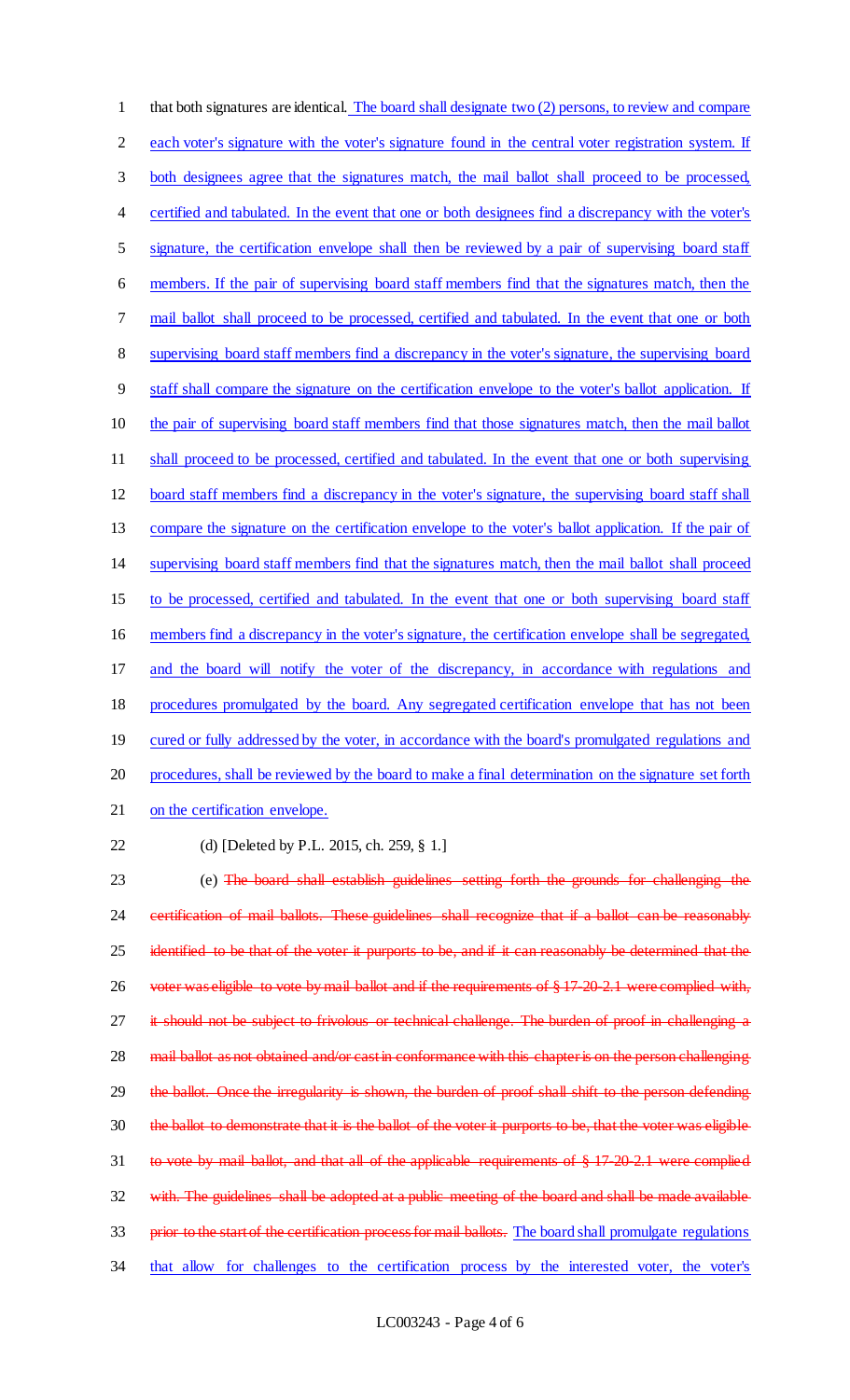representative, the candidates and representatives of the recognized political parties. Such

challenges shall be made to the executive director of the board, or the executive director's designee.

The decision of the executive director or designee, shall be subject to review by the board.

 (f) After processing and certification of the mail ballots, they shall be separated in packages 5 in accordance with their respective cities and towns, in the presence of the board and all other 6 interested parties. Thereupon, in each instance the board staff shall open the enclosing envelope, and without looking at the votes cast on the enclosed ballot, shall remove the ballot from the 8 envelope. The state-board staff shall proceed to tabulate the ballots through the use of a central count optical-scan unit with the same effect as if the ballots had been cast by the electors in open town or district meetings.

 (g) When a local election is held at a time other than in conjunction with a statewide election, the state board, after the processing and certification of the mail ballots cast in the local election, shall package the local ballots to be promptly delivered in sealed packages, bearing upon the seals the signatures of the members of the board, to the appropriate local board which shall [a] thereupon proceed to count the ballots in the same manner and with the same effect as state mail ballots are counted by the state board.

 (h) When a local election is held in New Shoreham at a time other than in conjunction with a statewide election, the state board, after the processing and certification of the mail ballots cast in the local election, shall have the authority to count the ballots in the same manner and with the same effect as state mail ballots are counted by the state board in a statewide election. Once the ballots are counted, the results shall be sent via facsimile to the local board in New Shoreham.

SECTION 2. This act shall take effect upon passage.

#### ======== LC003243

========